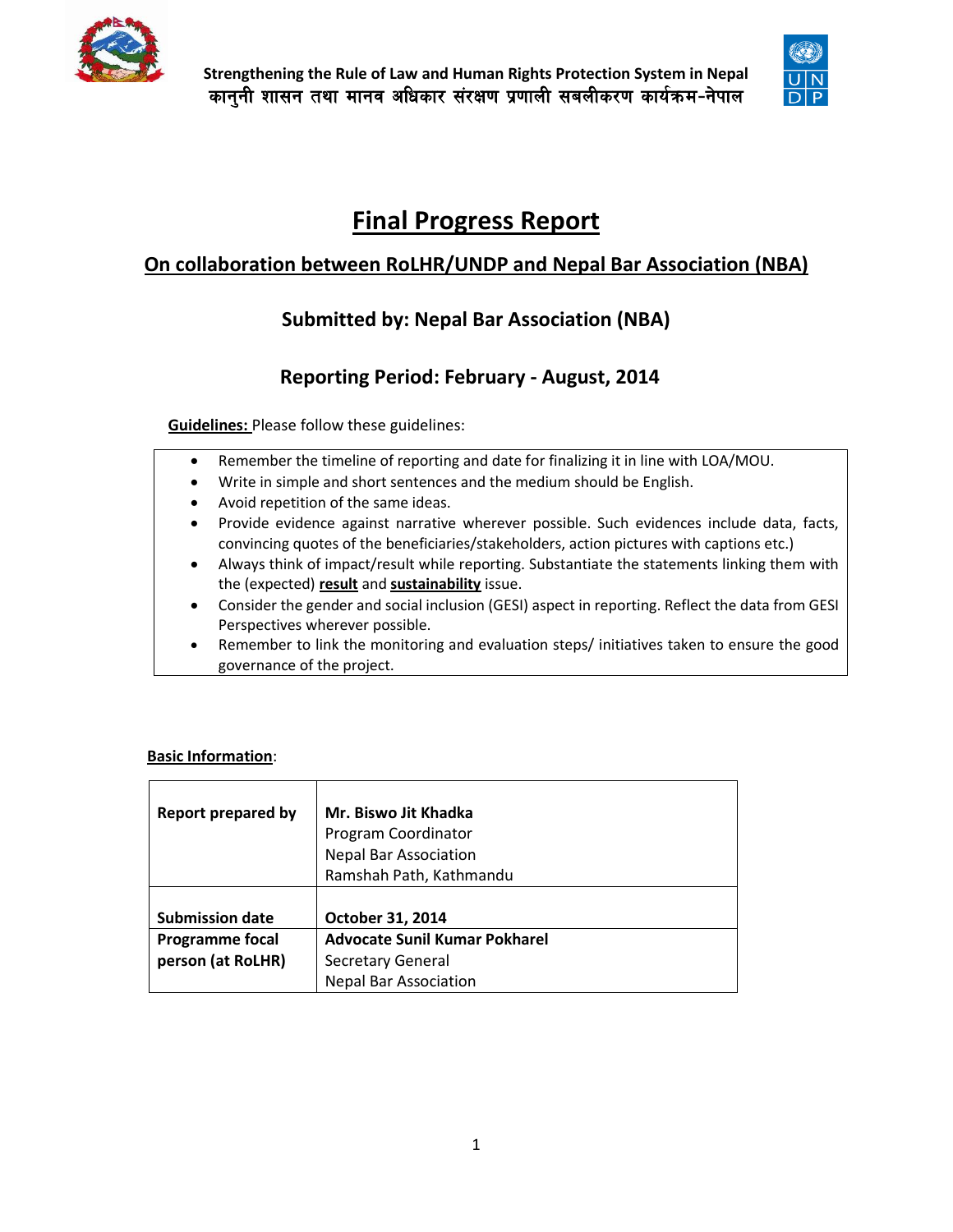



#### **a. Background:**

Nepal Bar Association (NBA) was formally registered in 1963 and with updated membership of over 10,000 legal professionals. It is the sole professional organization that unites the entire legal community of Nepal. NBA represents the interests of citizens of Nepal in maintaining independent legal practices and professional standards amongst the legal community. NBA is working for the benefit of the public at large, encouraging democratic practices, the development of a culture of rule of law, the maintenance of an independent and impartial judiciary, access to justice and the protection and promotion of human rights and fundamental freedoms.

Access to Justice, Legal Aid is still a major challenge in Nepalese society due to various factors such as geographical situation of the country, administration System (based on district HQ), no proper platform to practice, lack of affording for legal education and also most important lack of qualified manpower (lawyers) especially representing their own community. In this scenario, Institutional efforts to support for legal strengthen of a law practitioners representing from weaker section of the society is very crucial to mainstream the justice in reach of people.

There are very less representation of legal professionals from vulnerable and marginalized communities as others.

# Table 1: Law Practicing License Issued by Nepal Bar Council

| <b>SN</b> | Gender       | <b>Number</b> |
|-----------|--------------|---------------|
|           | Male         | 24,587        |
|           | Female       | 2137          |
|           | <b>Total</b> | 26,724        |

Table 2: Breakdown of Women Law Practitioners

| <b>SN</b> | <b>Types of License</b> | <b>Number</b> | <b>Member in NBA</b>  |  |
|-----------|-------------------------|---------------|-----------------------|--|
|           | Senior Advocate         | 8             |                       |  |
|           | Advocate                | 1410          | Approx. 800           |  |
| 3         | Pleader                 | 714           | (More than 55% in KTM |  |
| 4         | Agent                   | 5             | Valley)               |  |
| Total     |                         | 2137          |                       |  |

*Source: Nepal Bar Council, Kupondole (2071/1/28), The data is included all category of law practitioner's Senior Advocate, Advocate, Pleader)*

#### **b. Objectives**

- *Development of legal internship guidelines and training modules*
- *Strengthening Professional Capacity of the Intern Lawyers (through foundation courses, internship placements and refresher's course) representing Women, Vulnerable, Marginalized Communities.*
- *Contribute in increasing access of vulnerable and marginalized communities in to justice mechanism by capacitated lawyers of their own communities.*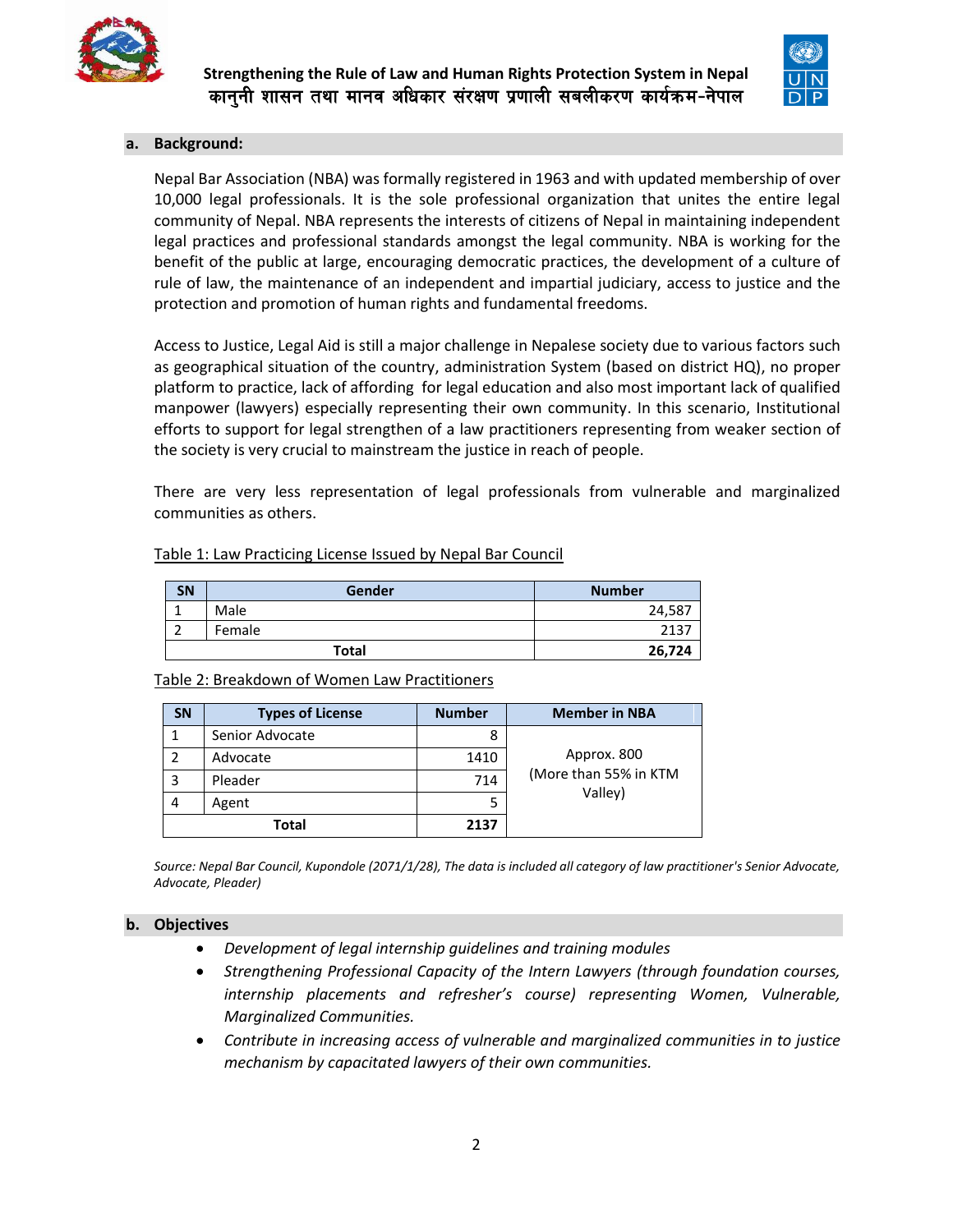



#### **c. Interventions and achievement/output/outcome**

### **Overall Summary**:

Professional Capacity Building–Legal Internship Program (specially focused to 15 Lawyers representation from Vulnerable and Marginalized Communities) was started by signing of MoU on September 22, 2013 with UNDP/RoLHR. The internship program has designed in 3 phases as 1 month foundation course, 4.5 months internship placement and final 2 weeks refresher course. Placements of the interns were selected as Kathmandu District Court, Attorney General Office, Ministry of Law and Justice, I/NGO's, Law Firms etc. besides that internship guidelines, course module development and other tools were developed for smooth operation of the program. This phase of program was implemented lately only from February 2014 only due to some technical problem which was concluded with the graduation ceremony held in August 2014.

#### **Activity Reporting:**

#### **1.** *Introduction*

Legal internship program was started by the initiation of Nepal Bar Association (NBA) and UNDP/RoLHR for the first time in NBA so for the effective implement of the plan, there are various mechanism has been developed under different activities. Primary activities were to develop a framework for implementation so structure was pipelined to develop internship guidelines and course modules.

# **2.** *Objectives*

The common goal of the implementing action is to ensure quality of legal services from legal professional particularly representing from Women, Dalit, Madheshi and from other deprived communities as service providers in accessing justice.

#### Specific objectives

- o Enhancement capacity of 15 lawyers from vulnerable and marginalized communities who are in beginning stages of their profession.
- $\circ$  Contribute in increasing access of vulnerable and marginalized communities to justice mechanism by capacitated lawyers of their own communities.

# **3.** *Rationale/significance*

The conducted activities would be beneficial for the development of institution through the designed tools and trained human resources. The developed tools would be a guideline for further trainings and the trained fresh lawyers can mobile for the socio-responsive legal services through legal aid system.

#### **4.** *Progress/Accomplishment/achievement*

**Activity 1:** Drafted TOR of consultant for development of legal internship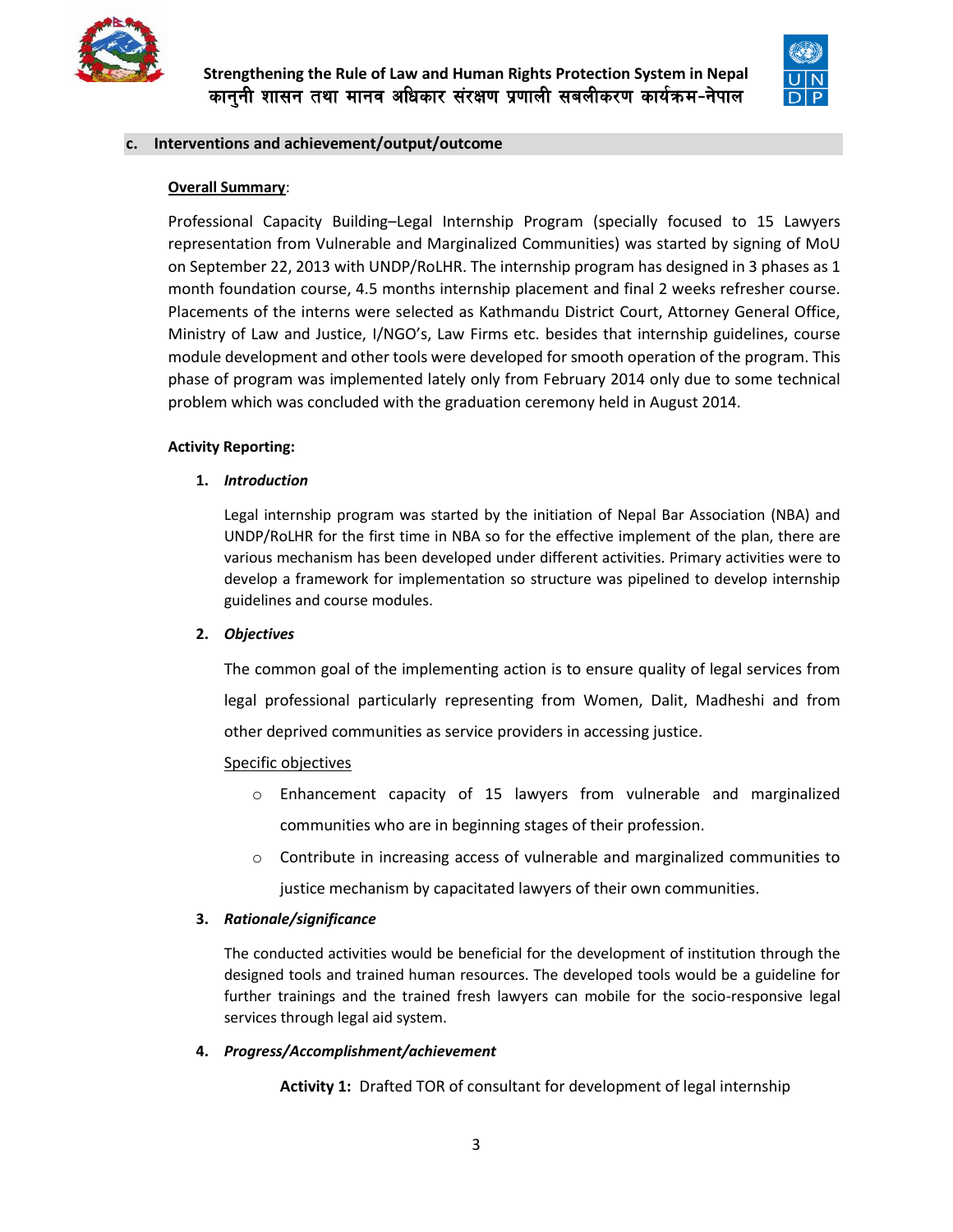



**Activity 2:** Hired consultant to develop legal internship guidelines, organize consultation, finalize and printed.

| <b>S.N.</b> | <b>Consultant - Internship Guidelines</b> |  | S.N.   Consultant - Course Module |  |
|-------------|-------------------------------------------|--|-----------------------------------|--|
|             | Mr. Rabindra Bhattrai                     |  | Mr. Rup Narayan Shrestha          |  |
|             | Mr. Om Prakash Aryal                      |  | Mr. Roshan Kumar Pokharel         |  |

# **Activity 3**: **Selection of Intern as per the objectives of program**

Nepal Bar Association believes in equality and fairness so following activities was conducted to select the participants.

- a. Application Call (National news papers, Notice board, website etc.)
- b. Registration of Application
- c. Formation of Selection Committee (3 member expert committee) to select the probable candidates including candidate for alternative.
- d. Publication of final name of the candidates
- e. Informing candidate about selection and their interest
- f. Substitution of the alternative candidate based on list (if any)
- g. Finalization of participants
- h. Inauguration of the Legal Internship Program (held in Hotel Himalayan, Kupondole)
- i. Developing the Terms and Reference of Candidates
- j. Orientation, overview and formality with the candidates (e.g. overview of program modality, contract signing etc.)
- k. Created a list of expert, facilitator based on their expertise field and profession and invited them to contribute/facilitate the sessions.

# **Activity 4: Developments of Tools**

There is various tools has been developed for the effectiveness and quality of the program.

- **i. Action Plan:** This tool is basically used for the overall program planning as well planning of shifts of training.
- **ii. Time Sheet:** It is used to check the performance and activities of the intern. The interns need to insert each day's activities and that need to be verified by the focal person of the organization for final approval by Program Coordinator or NBA Secretariat.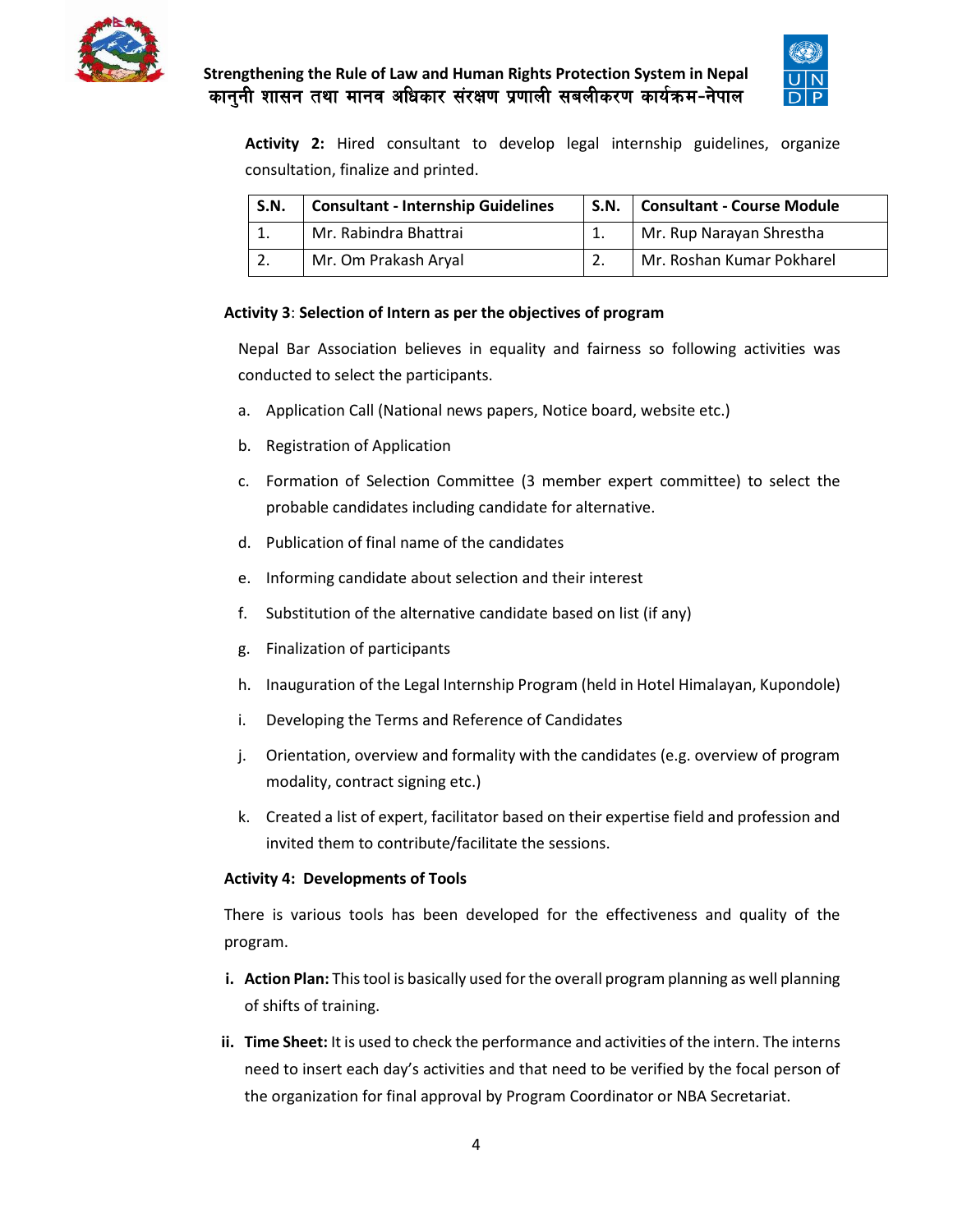



- **iii. Facilitator Feedback Form:** This is developed to know the participants understanding regarding to facilitator and his presentation which allows management to mange in a better way.
- **iv. Reporting Format:** It is used for writing a report by the intern. Each months they need to submit a monthly report and at the end over all final report.
- **v. Monitoring Mechanism:** There will be two level of monitoring. First regular monitoring on schedule date and time. Second will be immediate monitoring.

# **Activity 5: One month's foundation course**

One month foundation course on various legal issues were facilitated by the various experts from 5<sup>th</sup> February – 5<sup>th</sup> March, 2014 at Lalitpur District Bar association's Hall. There were all total 60 sessions covering to theories, practical sessions, court procedures and current issues were concluded during the periods.

**Activity 6: Placement of participants/ intern lawyers** in various Law firms, Kathmandu District Courts, Attorney General's offices, I/NGO's etc. for 4.5 months.<sup>1</sup>

**Activity 7: Two weeks refresher course**: At the end of 4.5 months of the program all 15 participants were taken part in this refresher's course. This was the crucial for evaluating, receiving problems, challenges and achievement of the participant from the field or grounds. It could be supportive for participant for their profession as well from organizer to analyze the situation and future strategy formulation.

**Activity 8: Monitoring and evaluation:** There was a regular monitoring and evaluation of the participants and their performance as stated above. For participant evaluation, there were basically conducted two tests.

- a. Pre-Test (During Foundation Course period First Day)
- b. Post Test (During Refresher Course period Last Week)

**Activity 9: Technical/ financial reporting** is submitted by the finance coordinator of NBA-UNDP/RoLHR program.

**Activity 10: Printing, Publication & Dissemination:** Handout and other course materials were distributed to the participants and course module printing work is still in progress.

*5. What next or follow up*

 $\overline{a}$ 

*Kathmandu district court, Attorney General's Office, Ministry of law and Justice (returned back), International Legal Foundation (ILF), Forum for Women Law & Development (FWLD), Law Firms*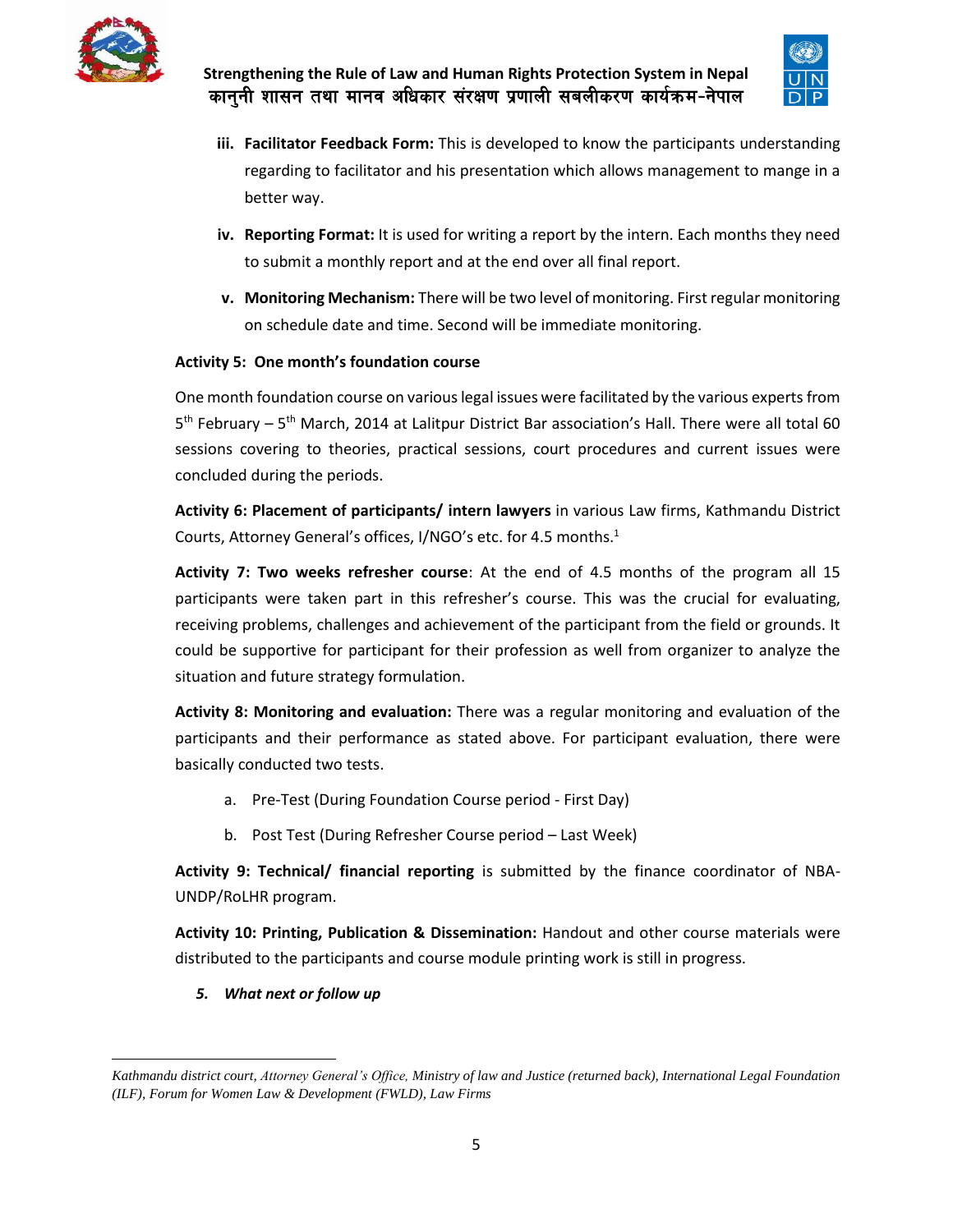



*The first phase of the program was completed with some of the lesson learned examples, to continue of the project, there need to be consideration and follow up some of the key elements.*

- *Policy level intervention in coordination, support to the program implementing partner of RoLHR project.*
- *Call for second phase of participants and their selection as project objectives basis*
- *Observation and monitoring of the first batch participants activities and their engagement in legal sector after their graduation.*

#### **d. Key Challenges and Lesson Learned**

#### *Key Challenges/Findings*

- *Lack of Institutional cooperation and support: There is no clear communication between the placement providers to support and guide the interns during their placement for example Interns placed in Kathmandu District Court and Ministry of Law and Justice were returned back due to lack of support and guidance by the institution.*
- *Developing the Roster of the facilitator/experts and assigning them as accordance.*
- *Effective implementation of monitoring and evaluation system*

#### *Mention in brief any significant lessons learnt that could be inform the future interventions*

- *Selection of the Participant: Selection of the Intern should be based on project objectives, need based and commitment of Interns for full time and contribution to support in legal aid system. Some Interns found not so serious in Internship after the foundation course.*
- **Motivation and interest** of the interns for the project, advantages to them and their contribution.
- **Time management and effective coordination** between the program management.

# **d. Sustainability Issue:**

*The overall intention of the program is Access to Justice of weaker section of the society such as vulnerable, marginalized, indigenous communities of Nepal for that basically the program has targeted in two things. First, Access to Justice Mechanism and secondly, providing them quality of legal support where all diversely selected lawyers is trained with practical and need based approach. The trained lawyers will be the assets of the legal fraternity of Nepal, after the entire 6 months of internship, they will able to work and provide support in their community and their volunteer contribution to legal aid desk of Nepal Bar Association and districts Bar, mobile legal aid clinics to the prison and detention center, orientation and counseling to the beneficiaries and assisting them in legal procedure will be a great support for the Legal Aid system of Nepal. In this scenario, the project will be added value for Access to justice of weaker section of the society as well institutional support for Nepal Bar Association and Legal Aid System of Nepal.*

# *e.* **Annex (As applicable)**: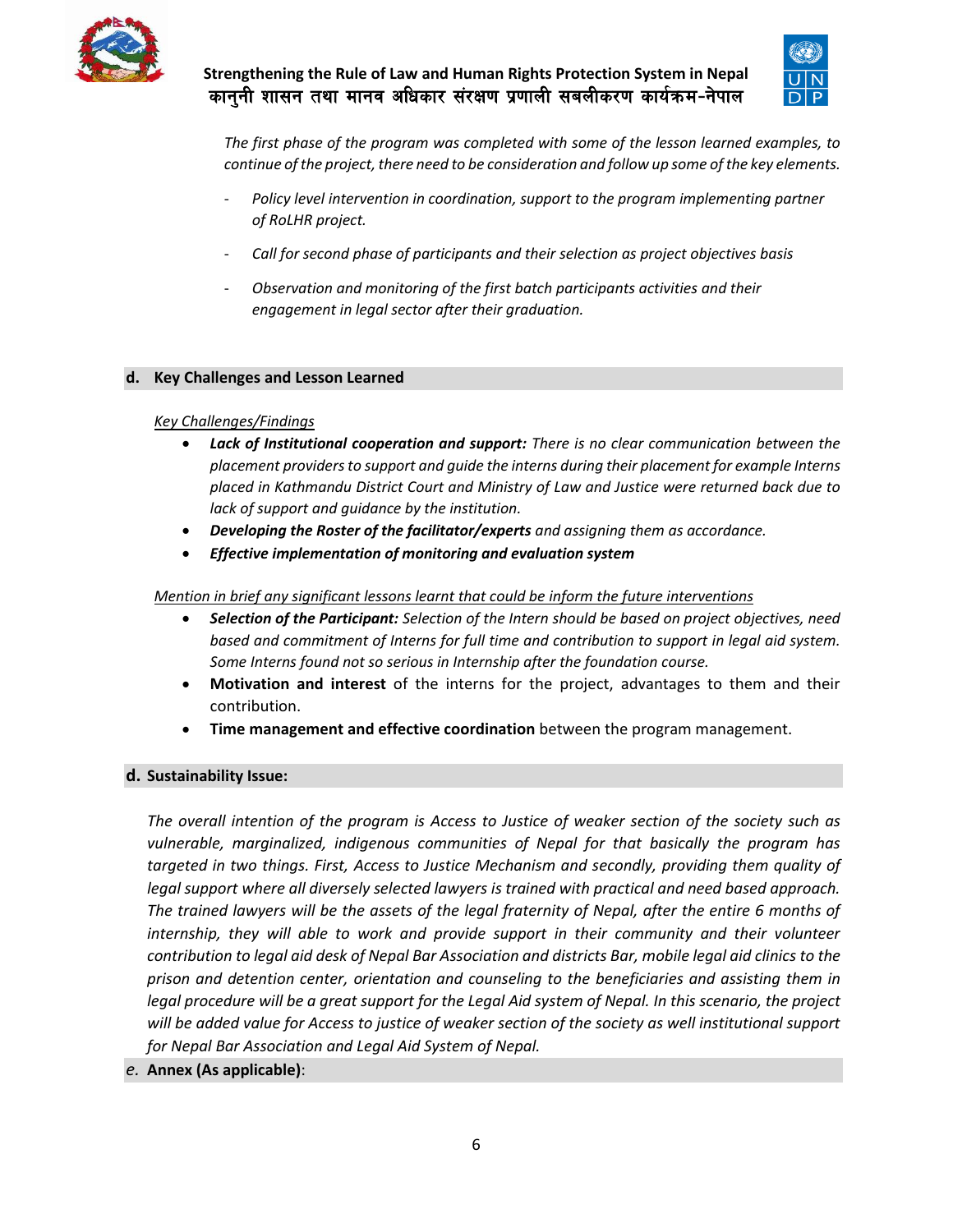



# *List of Beneficiaries/ Intern Lawyers*

| S.N.           | <b>Name</b>                         | <b>Sex</b>  | <b>Lic.Category</b> | <b>Address</b> | <b>Associated Bar</b>         |
|----------------|-------------------------------------|-------------|---------------------|----------------|-------------------------------|
| $\mathbf{1}$   | Advocate Pramila Ranjit             | F           | $0-4$ Yrs.          | Bhaktapur      | <b>Bhaktapur District Bar</b> |
| $\overline{2}$ | Advocate Arati Shrestha             | E           | $0-4$ Yrs.          | Kathmandu      | Patan Appellate Bar           |
| $\overline{3}$ | Advocate Anju Sharma Verma          | F           | $0-4$ Yrs.          | Kathmandu      | Patan Appellate Bar           |
| 4              | Advocate Jyotsna Khanal             | E           | 5-8 Yrs.            | Kathmandu      | Kathmandu District Bar        |
| 5              | Advocate Rupa Thapa                 | F           | 5-8 Yrs.            | Kathmandu      | Kathmandu District Bar        |
| 6              | Advocate Kiran Kumari Gupta         | F           | 5-8 Yrs.            | Kathmandu      | Kathmandu District Bar        |
| $\overline{7}$ | Advocate Shraban Kumar<br>Chaudhary | M           | 8-10 Yrs.           | Udaypur        | Patan Appellate Bar           |
| 8              | Advocate Sunil Kumar Yadav          | M           | 8-10 Yrs.           | Parsa          | Parsa District Bar            |
| 9              | Advocate Sunil Kumar Shrestha       | M           | 8-10 Yrs.           | Bhaktapur      | Lalitpur District Bar         |
| 10             | Advocate Lekhnath Swornarkar        | M           | 0-4 Yrs.            | Arghakhachi    | Kathmandu District Bar        |
| 11             | Advocate Shukra Raj Thing           | M           | $0-4$ Yrs.          | Makawanpur     | Hetaunda Appellate Bar        |
| 12             | Advocate Ramita Manandhar           | $\mathsf F$ | $0-4$ Yrs.          | Bhaktapur      | Patan Appellate Bar           |
| 13             | Advocate Sarita Poudel              | F           | 5-8 Yrs.            | Kaski          | Kathmandu District Bar        |
| 14             | Advocate Rajani Dahal Parajuli      | F           | 5-8 Yrs.            | Kathmandu      | Kathmandu District Bar        |
| 15             | Advocate Sudha Dhital               | F           | 8-10 Yrs.           | Dang           | Patan Appellate Bar           |

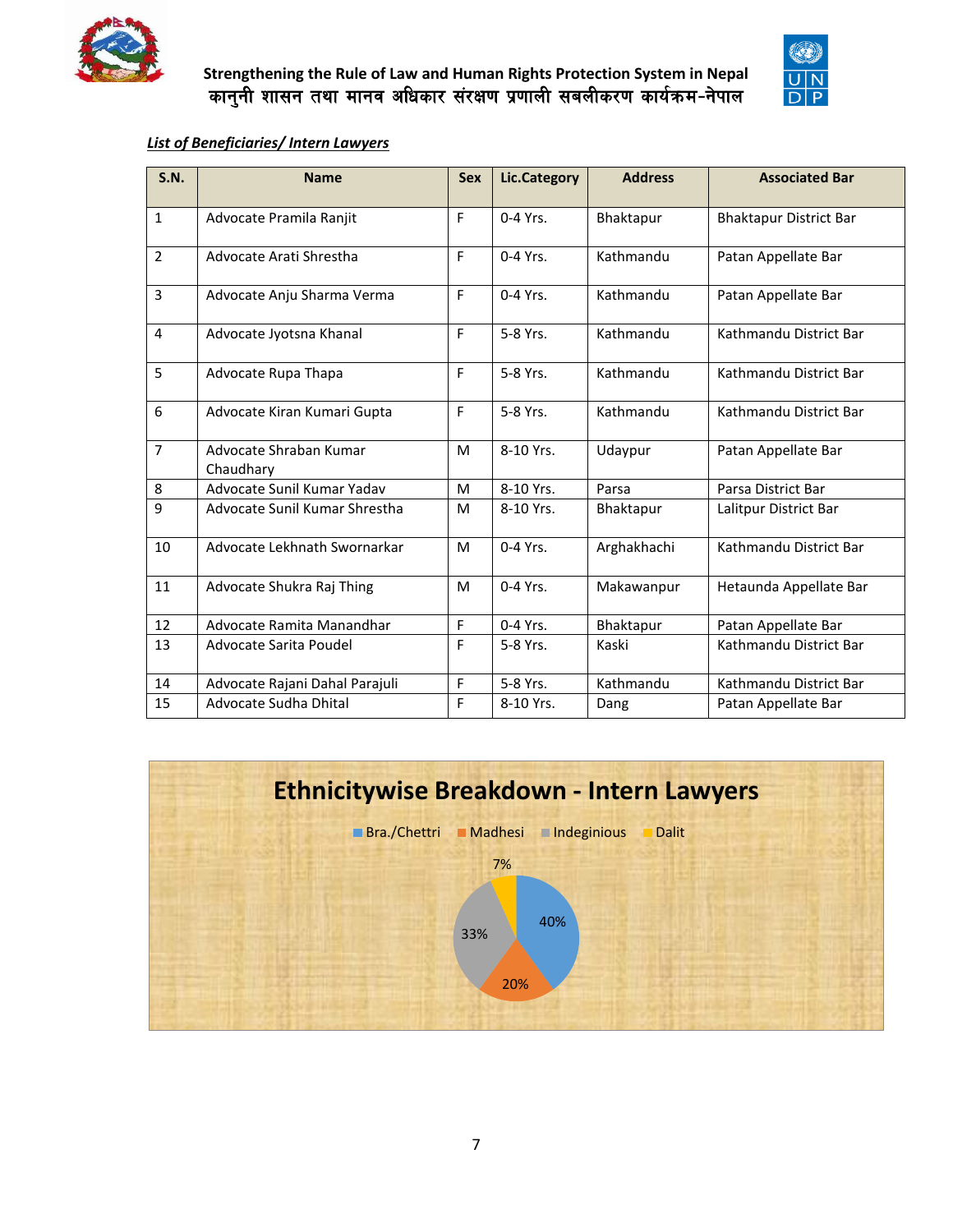





*Photos of Various Activities*